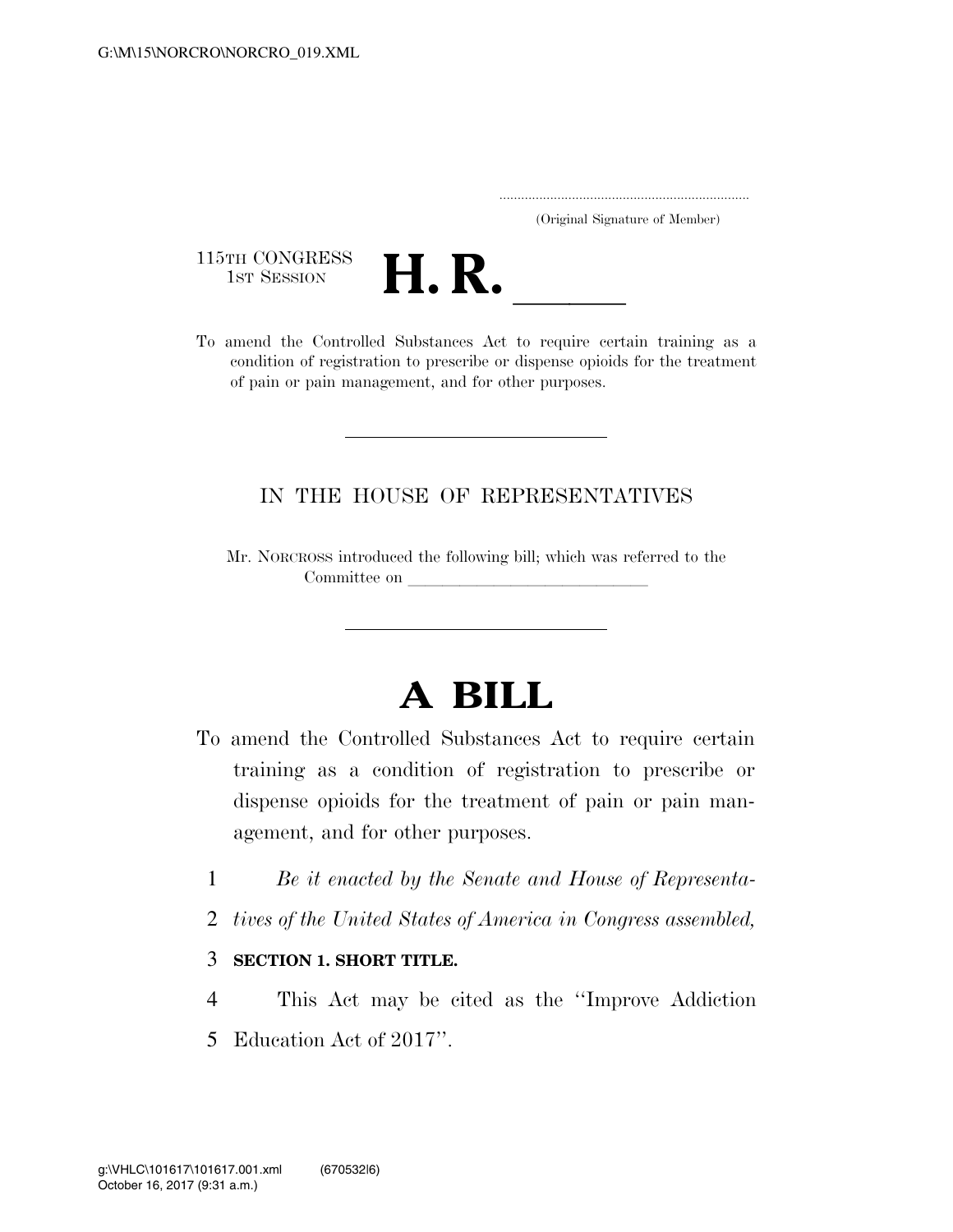| $\mathbf{1}$   | SEC. 2. PRACTITIONER EDUCATION ON ADDICTION MAN-            |
|----------------|-------------------------------------------------------------|
| $\overline{2}$ | <b>AGEMENT.</b>                                             |
| 3              | Section $303(f)$ of the Controlled Substances Act $(21)$    |
| $\overline{4}$ | U.S.C. $823(f)$ is amended—                                 |
| 5              | $(1)$ by redesignating paragraphs $(1)$ through             |
| 6              | $(5)$ as subparagraphs $(A)$ through $(E)$ , respectively;  |
| 7              | $(2)$ by striking " $(f)$ The Attorney General" and         |
| 8              | inserting " $(f)(1)$ Subject to paragraph (2), the At-      |
| 9              | torney General"; and                                        |
| 10             | (3) by adding at the end the following:                     |
| 11             | " $(2)(A)$ To be registered under paragraph (1) to pre-     |
| 12             | scribe or otherwise dispense a controlled substance in      |
| 13             | schedule II or III for the treatment of pain, or pain man-  |
| 14             | agement, a practitioner (other than a hospital, a phar-     |
| 15             | macy, or a veterinarian) shall complete education or train- |
| 16             | ing on pain management that conforms to the regulations     |
| 17             | promulgated under subparagraph (B).                         |
| 18             | "(B)(i) Not later than 9 months after the date of en-       |
| 19             | actment of the Improve Addiction Education Act of 2017,     |
| 20             | the Administrator of the Health Resources and Services      |
| 21             | Administration shall promulgate final regulations on the    |
| 22             | education or training required by subparagraph $(A)$ .      |
| 23             | "(ii) Such regulations shall address—                       |

24  $\hspace{1cm}$  "(I) the content of education or training re-quired by this paragraph; and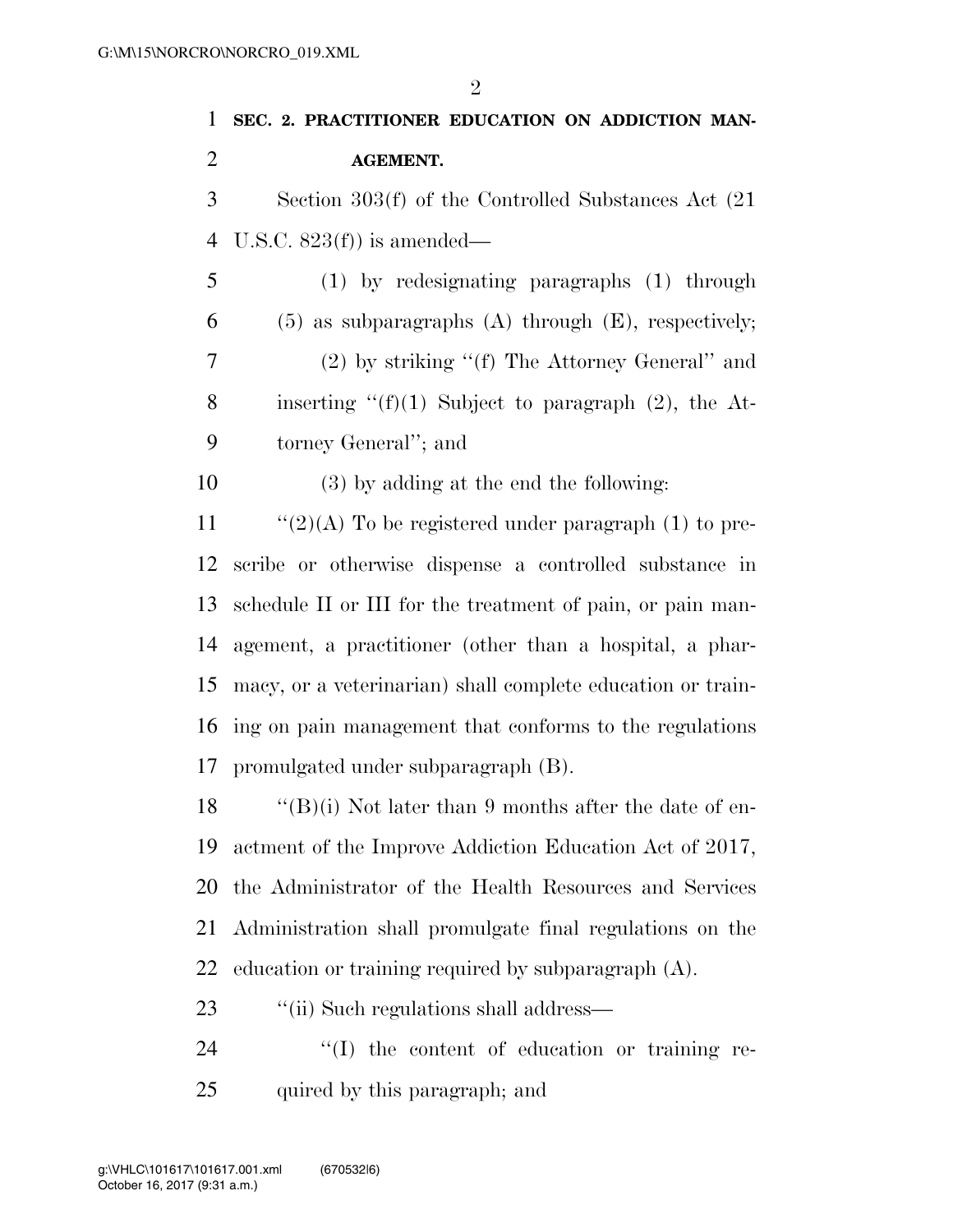| $\mathbf{1}$   | $\lq\lq$ (II) the process for the certification of edu-    |
|----------------|------------------------------------------------------------|
| $\overline{2}$ | cation or training as meeting the requirements of          |
| 3              | this paragraph.                                            |
| $\overline{4}$ | "(iii) To meet the requirements of this paragraph,         |
| 5              | education or training shall—                               |
| 6              | $\lq\lq$ be not fewer than 12 hours;                       |
| 7              | "(II) consist of education or training on pain             |
| 8              | management through classroom situations, seminars          |
| 9              | at professional society meetings, electronic commu-        |
| 10             | nications, or otherwise; and                               |
| 11             | "(III) include education or training on safe-pre-          |
| 12             | scribing for opioid-addicted patients, detection and       |
| 13             | diversion of addicted patients, and safe prescribing       |
| 14             | for pain.                                                  |
| 15             | $\lq\lq (C)$ The Administrator of the Health Resources and |
| 16             | Services Administration shall—                             |
| 17             | "(i) disseminate information about the edu-                |
| 18             | cation or training required by subparagraph (A),           |
| 19             | and the regulations promulgated under subpara-             |
| 20             | graph (B), to eligible providers of such education         |
| 21             | and training, including schools of medicine;               |
| 22             | "(ii) post such information on the public                  |
| 23             | website of the Department of Health and Human              |
| 24             | Services; and                                              |